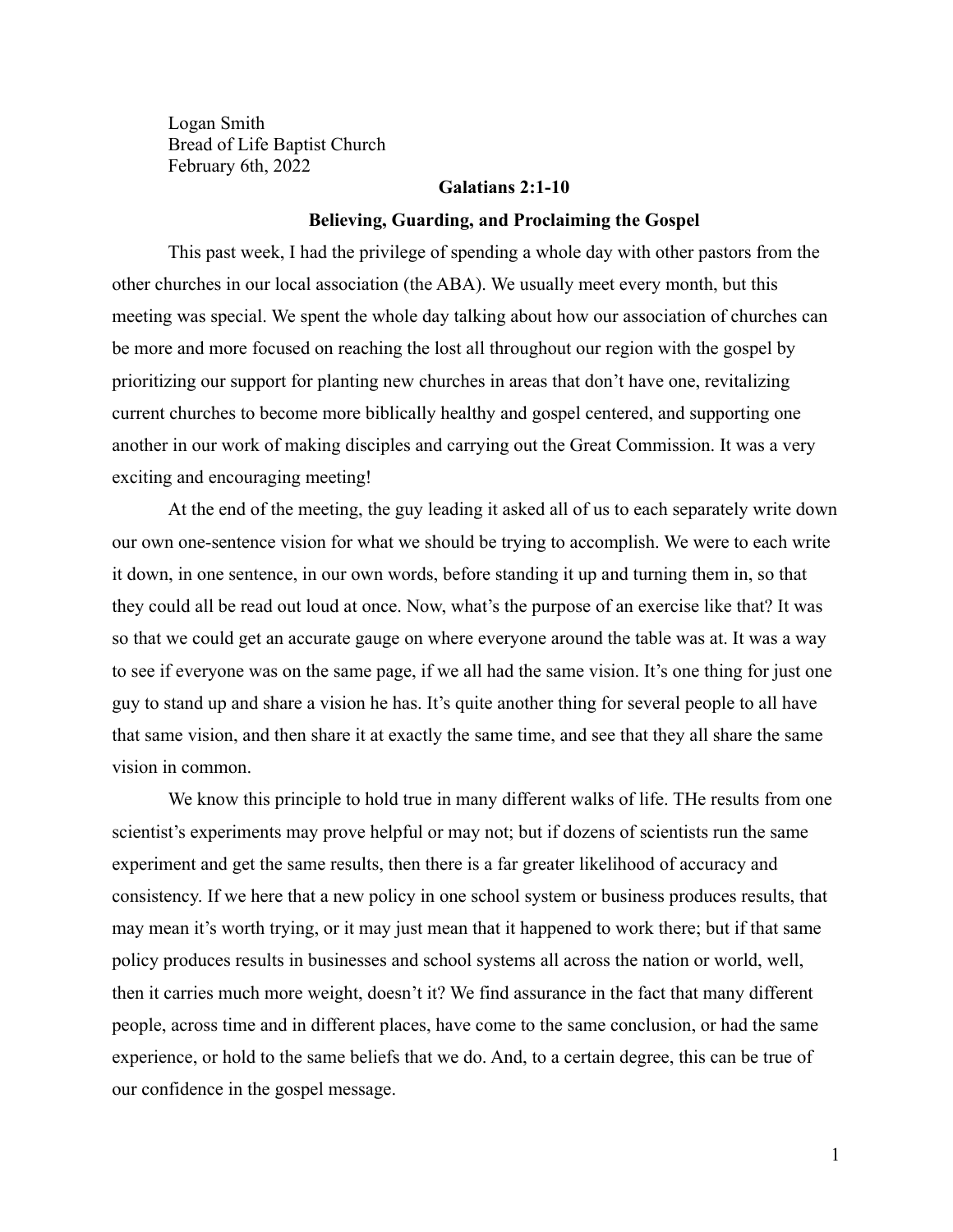Now, I immediately need to qualify what I mean there. After all, doesn't that seem to contradict what we saw from last week's sermon text? Last week, as we looked at *Gal. 1:11-24,* we saw Paul argue the point that the gospel doesn't come from human beings, but directly from God, and backed up this claim with an account of his own life, showing how he received the gospel directly from Christ. He's doing so as a counter-argument to the claims of false teachers who had come to Galatia, claiming that the Gentile believers needed to be live under the Law of Moses (in addition to trusting the gospel of Christ) in order to truly be saved. They began undermining Paul's authority, probably claiming thatPaul was not a true apostle and was preaching the wrong gospel. So, Paul countered their arguments by proclaiming that his gospel is true and authoritative because He received it directly from Christ, showing that he didn't get it from the Apostles in Jerusalem.

But at this point, the false teachers who opposed Paul could interject and say, "See? Paul's preaching a gospel completely different than the gospel being preached by the apostles in Jerusalem - by Peter, James, and John; by the Twelve who were directly taught by Christ himself, while still on earth! Surely, then, you shouldn't listen to Paul or trust his gospel!"

But again, we see Paul saying, "Not so fast!" After proving that he received his authoritative gospel directly from Christ, *independent* from the apostles and church leadership in Jerusalem, now he shows that his gospel and apostolic authority were, nevertheless, *affirmed* and *validated* by the apostles and leaders in Jerusalem. In other words: this passage shows us that Paul and the other apostles *all preached the exact same gospel.* And that means, there is only one, true, same gospel for all people - both Jews and gentiles. And that's exactly what we should expect. If Paul and the other Apostles *all received the gospel directly from Christ,* and if it's true, then *we expect them to all be preaching the same gospel!* And thankfully, that's exactly what we see in this passage; Paul and the Apostles in Jerusalem affirm one another's gospel as the only gospel; they guard the true meaning of the gospel, drawing out implications of the Law-Free gospel of Christ for us; they defend the true gospel against false teachers and challenges to the gospel, giving an example for us to follow;; and they affirm and support one another's gospel ministries, just as we should partner with others for the sake of the gospel as well. These are the four main points we see in our text today.

So let's start with the first main, overarching point:

# **I. There is Only One True Gospel (Gal. 2:1-9)**

2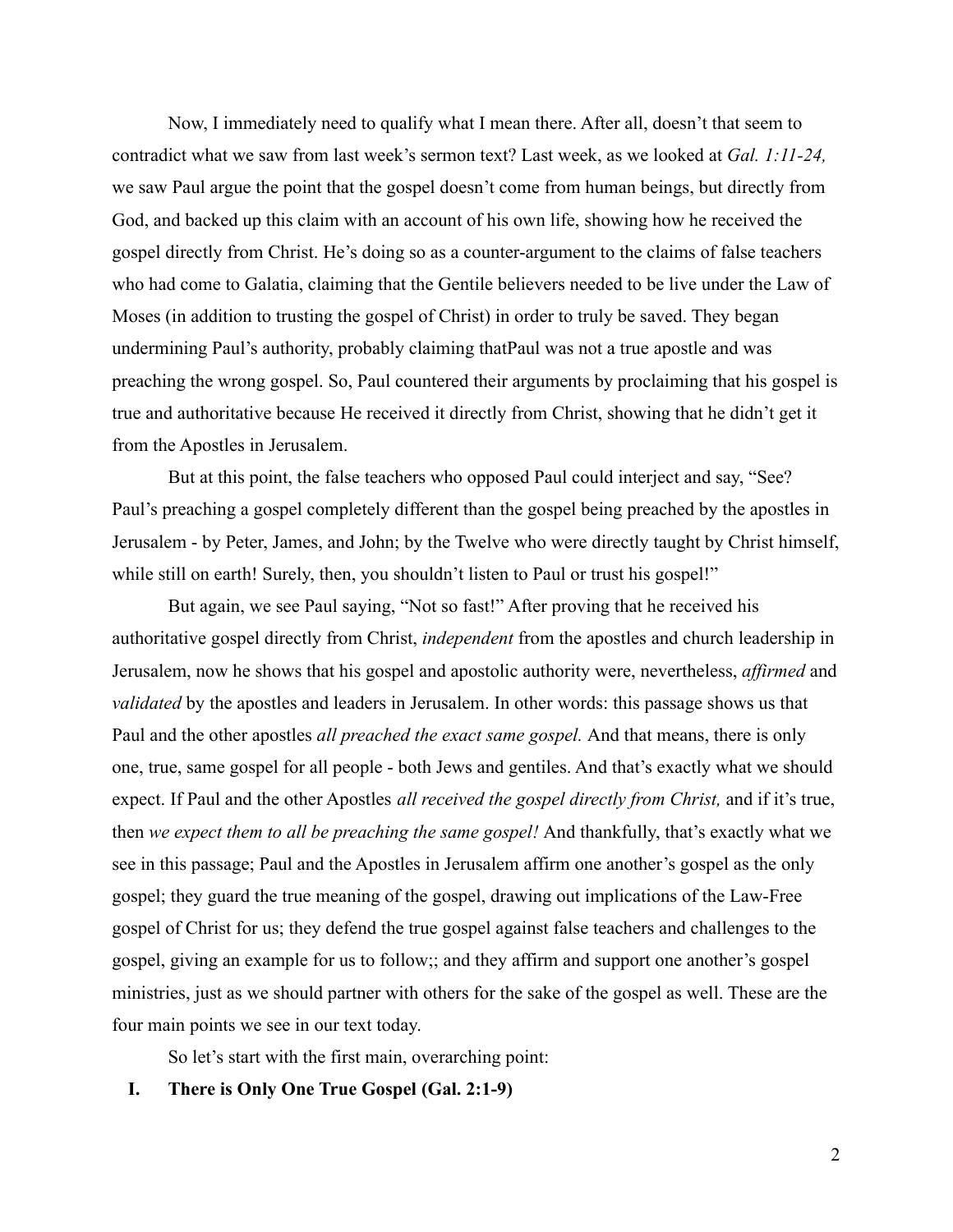Last week, we left off with Paul's first visit to Jerusalem. Now, he fast-forwards the narrative fourteen years to his *second* visit to Jerusalem. The second time we see Paul visit Jerusalem after his conversion in the book of Acts is in Acts 11. In Acts 11, Paul had not yet embarked on his famous missionary journeys, but he had been doing gospel ministry for quite some time. He had been brought down by Barnabas to do ministry at the church in Antioch. THis is where those who followed CHrist were first called Christians because of how the church incredibly included both Jewish believers *and* gentile Christians, in what was probably the first visibly mixed church like this. But then, at the end of chapter 11, in verses 27-30, we're told that the prophet Agabus, from Jerusalem, prophesied that there would be a great famine. So, the church decides to send Paul and Barnabas to Jerusalem to take a contribution of money to help out the Christians there, who were generally poor.

This is probably the context for Gal. 2:1-10.. Paul tells us, in verses 1-2,, that he, Barnabas, and Titus went up to Jerusalem "because of a revelation." This is probably referring to the prophecy about a famine in Acts 11, that I just mentioned. While already in Jerusalem, Paul and his companions met "privately" with "those who seemed influential" (probably referring to the apostles, though maybe also including the elders, that is, pastors, of the church there).

He did so to "set before them… the gospel that I proclaim among the Gentiles, in order to make sure that I was not running or had not run in vain." Now, this doesn't mean that Paul was having doubts about the truth of the gospel he received from Christ and was coming to make sure his gospel was right. No, of course not; we saw clearly last week that Paul made just the opposite point in chapter 1, 11-24. No, he knew he was preaching the only true gospel. But his "running" and "labor" was to preach the gospel among the Gentiles, and to do so in a way that Jewish Christians and Gentile Christians both believed in the *same gospel* and were members of the *exact same church.* But Paul knew that if the Apostles and leaders in Jerusalem preached a *different gospel* then Paul did - well, that would be disastrous, wouldn't it? People would have to ask, "WHo's right? Paul, who first preached the gospel to us? Or Peter, John, and the other Apostles, who followed Christ in the flesh for 3 years? Who do we listen to?" That would cause incredible confusion and doubt amongst Jewish and Gentile Christians alike. It could seriously hinder the hard work for the gospel that Paul had been doing. So, Paul comes and sets forth his gospel to make sure that they all agree and are on the same page: that the gospel Paul preaches is the exact same gospel handed down by Christ to the Twelve.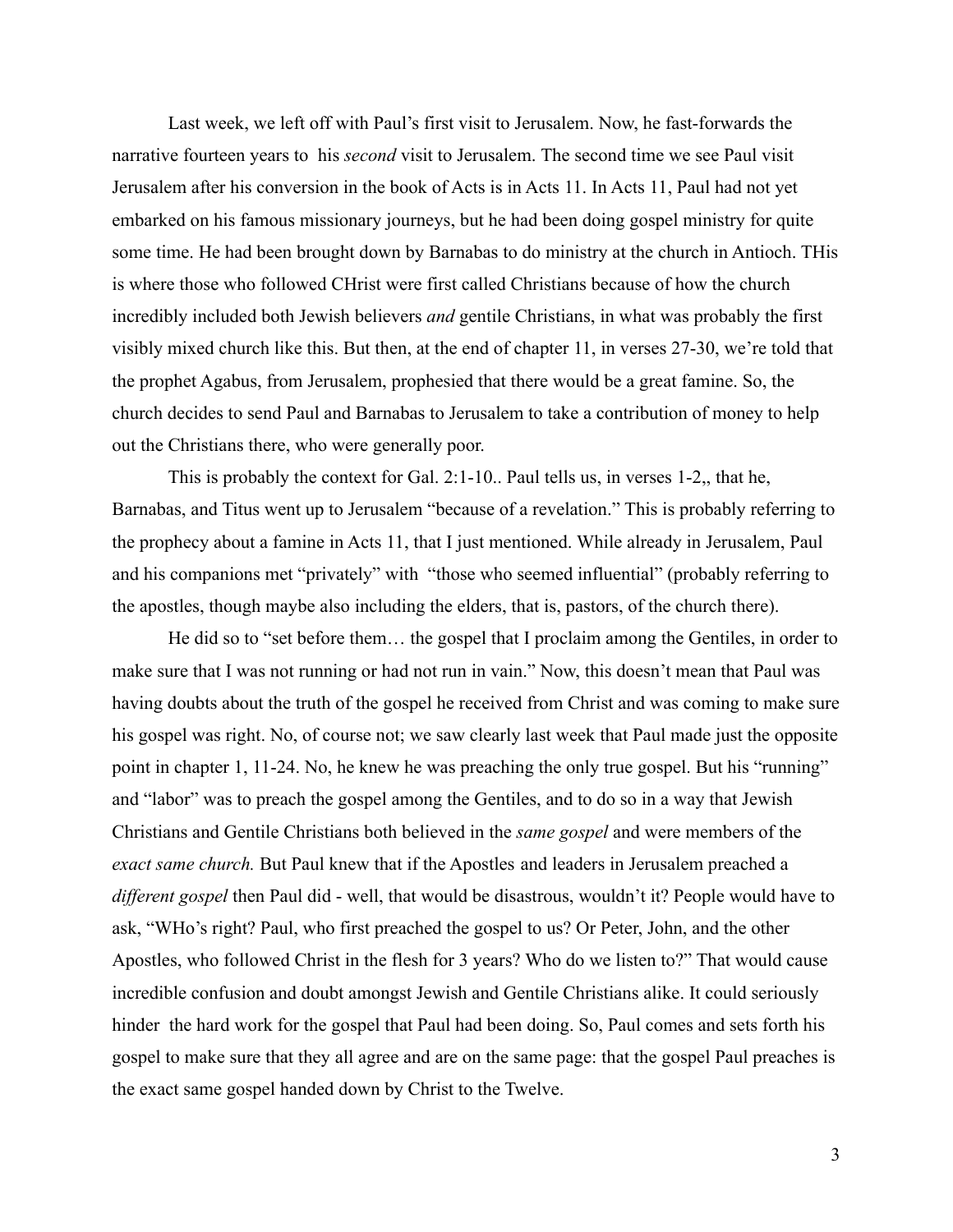And, thankfully, that's exactly what we see unfold. Skip down to verse 6: "And from those who seemed to be influential… *added nothing to me"* (Gal.2:6). In other words, Paul proclaimed his gospel message before the Apostles and church leaders in Jerusalem, and they agreed with it; that "added nothing" to the gospel message Paul proclaimed. They all believed and preached the same gospel. IN verses 7-8, we see that the Apostles even went on to affirm Paul's status and authority as an Apostle. They recognized that, just as Peter was a first-among-equals among the Apostles and led in their apostolic ministry to the Jews, so Paul was also an Apostle to the non-Jewish Gentile nations outside of Israel. In other words, the Apostles in Jerusalem recognized Paul as an Apostle, on an equal level of status and authority as them, only with a different sphere of ministry: Paul was commissioned as an Apostle to the Gentiles. They then extend to him the "right hand of fellowship" (v.9), which we'll come back to later.

So this is good news! Paul and the Apostles in Jerusalem all held to the one and same gospel of Jesus Christ. Therefore, Paul proves that the claims of his false teacher opponents were false, and the Galatians didn't have anything to worry about; the gospel Paul preached to them is true, trustworthy, and authoritative. IN fact, it's the only gospel. And this same thing is true for us today. This is important for us today because the Lord wants us to know that there was unanimous agreement on the truth of the gospel message among all the Apostles, even from the very beginning of the Early Church. Why? So that we can have absolute certainty and confidence in the truth of the gospel message and the authority of the New Testament Scriptures. Our New Testament is consistent; there aren't different gospels laid out by Paul, John, Peter, and James that contradict each other. No, they all teach the same gospel - for there is only one gospel. Indeed, the *whole Bible* consistently unfolds and points us to the one, true, gospel of Jesus Christ. There was absolute certainty on the gospel among the apostles and the early church; it is absolutely certain in the pages of Scripture. Therefore, we don't need to worry or have doubts. We can rest assured that the true gospel is plainly set forth for us in God's Word. And we can also take comfort in the fact that God has preserved the true gospel message, even over the last 2,000 years, so that all true Christians, throughout the ages in all the world, have always held to the exact same gospel message that we do, as revealed in Scripture.

And so, we have to ask: what exactly is this one true gospel message that the Bible teaches and Paul and the Apostles agreed on?

4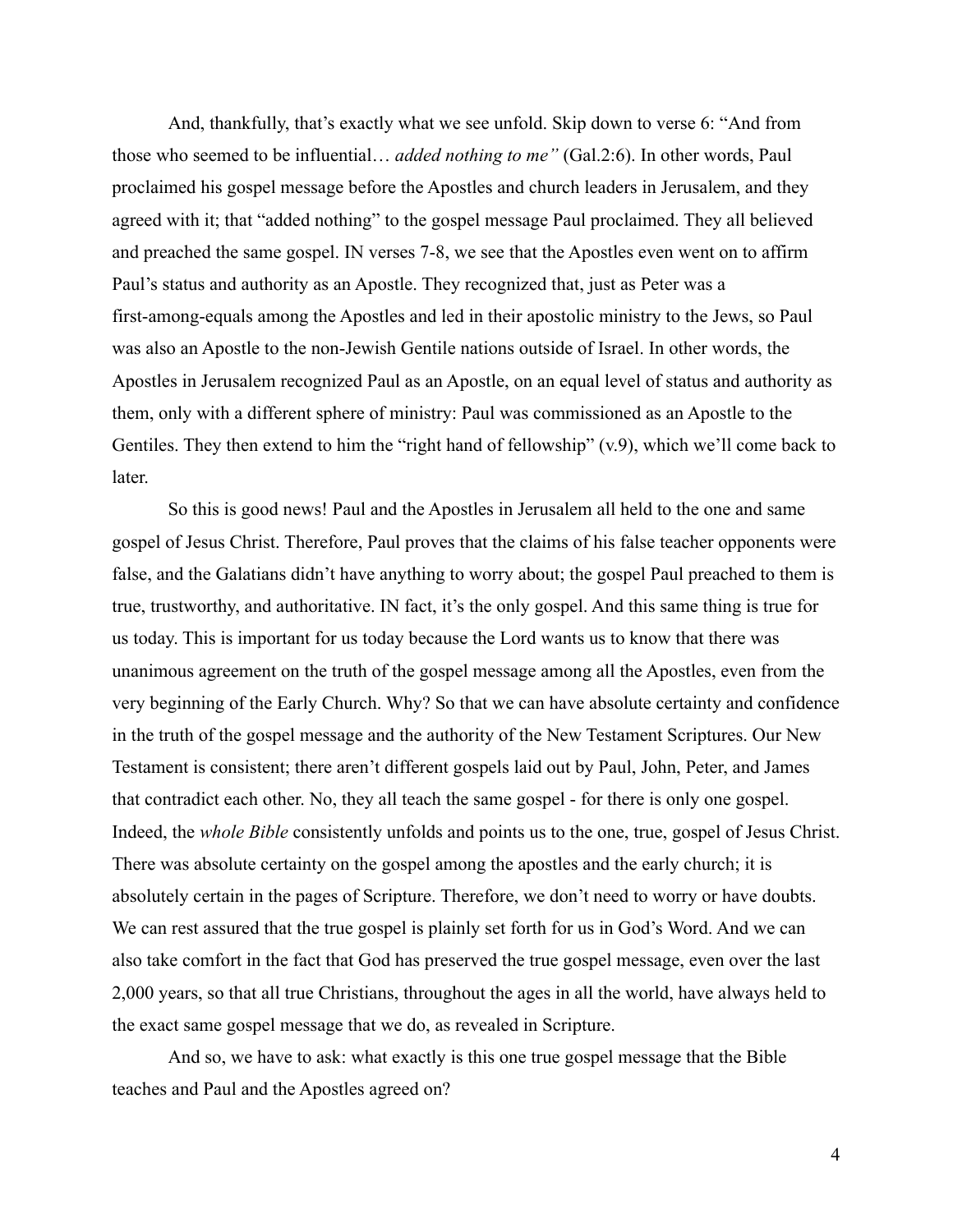This leads us to point two…

### **II. Only the Law-Free Gospel of Christ Can Save us from Our Sin (Gal. 2:2b-5)**

We know Paul's gospel message very clearly: that we are all sinners who are born enemies of God; we're all guilty and deserve God's wrath and eternal judgment in Hell, every single one of us; yet God had mercy, even on sinners and rebels like us, and sent Jesus Christ, God the Son, into the world to live a perfect live in our place, the perfectly righteous life that every single one of us has failed to live; He perfectly upheld God's moral Law and was perfectly sinless and righteous; yet He went to the Cross to die as a sacrifice, in the place of sinners, bearing God's wrath against sin that we deserve and shedding his blood to pay the penalty we owe; and that God accepted His sacrifice, raising Him from the grave on the third day, as Christ victoriously defeated Sin, Satan, and all of sin's consequences, even death; that Christ lived this perfect life, died on the cross, and rose again *in our place, for His people -* yet this is only true for those of us who *turn from everything else to Christ and put our faith in Him alone for salvation, believing that this good news is true and sufficient to save us!* This is the wonderful good news that we are saved from our sins *by grace along through faith alone in Christ alone!* We are saved purely by the grace of God - not by works of the Law of Moses! Not by any good works, so that we cannot boast, but all the glory of our salvation goes to God, since it's all His work, from beginning to end!

Paul sets this gospel before the apostles and elders in Jerusalem. But he doesn't just share the gospel message - he drives home the point with the test case of Titus. You see, Titus was not a Jew - he was a Gentile Christian. THerefore, he was not circumcised. But there were some who demanded that Titus be circumcised, that he become a good Jew and begin obeying the works of the Law of Moses, in order to be a Christian and be saved. But if that's true, that Titus needed to be circumcised in order to truly be a Christian, *then the gospel would be false!* This is why, in verse 4, Paul says that these "false brothers" who demanded that Titus be circumcised "slipped in to spy our our freedom that we have in Christ Jesus, so that they might bring us into slavery."

THis idea of being "slaves to the Law" versus being "free in Christ" is a big theme in Galatians, and we'll continue to see this a lot in chapters 3 through 5. Being under the Law is slavery to sin, because the Law *condemns -* it shows us that we're sinners, that we *cannot* keep the Law, and that we deserve guilt and condemnation. To be under the demands of the Law means also to be under it's requirements and curses. - under it's condemnation. It shows us that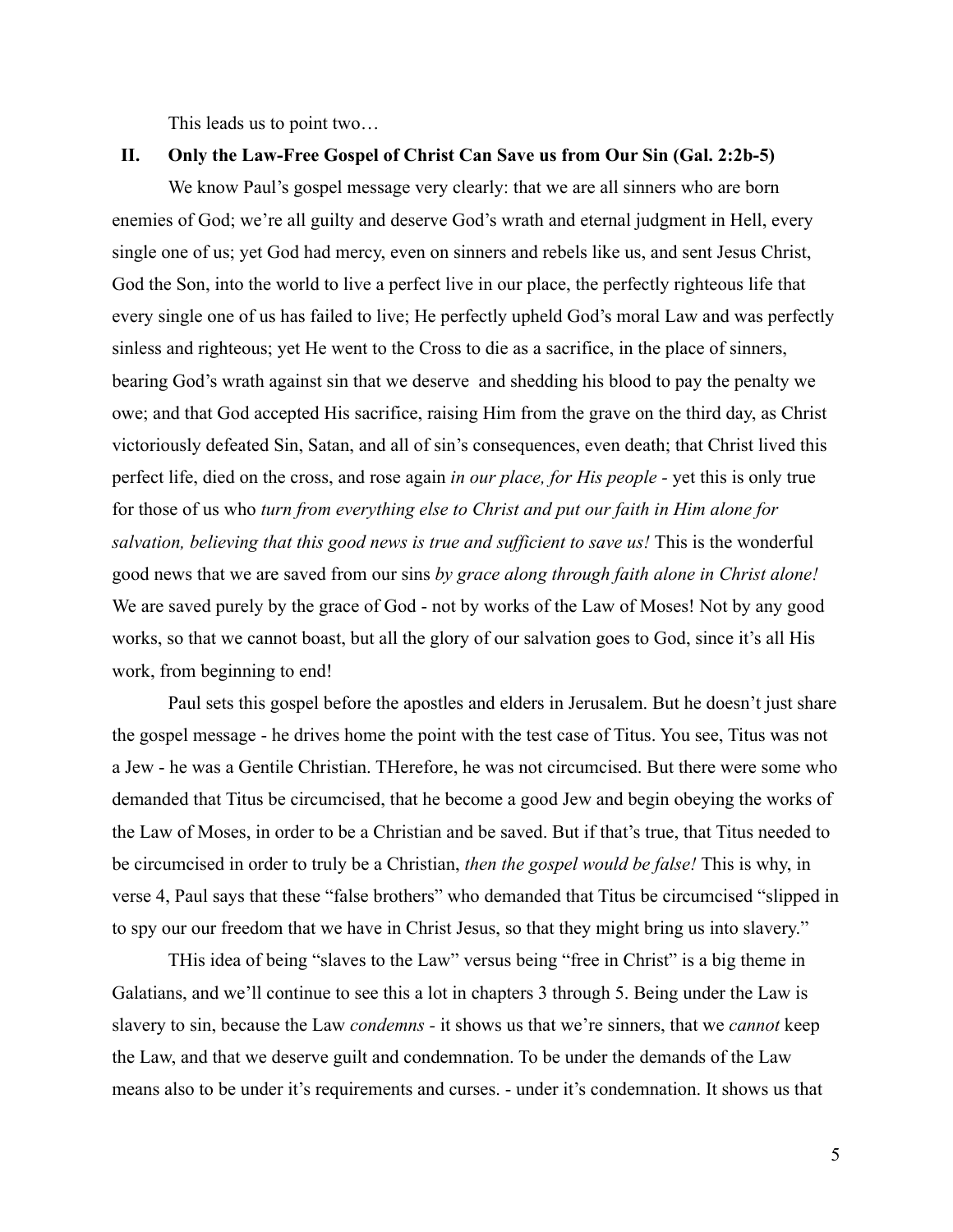we are slaves to sin and stand *condemned under the righteous Law of God.* THe whole point of the Law of Moses is that we cannot keep it and need grace; we need a savior to keep the Law for us and save us from our sins. But whereas the Law brings condemnation, the free gospel of Christ brings *freedom and salvation.* The gospel frees us from the Law's demands, because Jesus fulfilled the Law's demands in our place! If you're trusting in Christ this morning, you are declared righteous in Christ! . The gospel *saves us* from our sins, because Jesus *died in our place and satisfied God's wrath against our sins! If you're trusting in Christ, then you are no longer guilty or condemned, but you are forgiven!* Therefore, the gospel *clears our guilt and condemnation before the Lord,* so that we are truly declared *righteous* before GOd by grace through faith, completely apart from the Law or our own works.

If people need to believe in Jesus *plus be circumcised and obey the Law of Moses to be saved,* then the entire gospel is untrue! BEcause the true gospel is the message of free grace in Christ, apart from our own works, that we simply receive through faith - through trusting in Jesus alone for our salvation, believing that His life, death, and resurrection are sufficient to save us! Thankfully, however, this gospel is true! This is why, as verse 3 says, "But even Titus, who was with me, was not forced to be circumcised, though he was a Greek.

This is the only gospel, the only message, that can save us. If we try to return to the Law or believe that our works save us in any way, we are actually giving up freedom in Christ for the slavery of the Law and works-based righteousness. And that does not lead to salvation - it leads to Hell. If our salvation is dependent upon us in any way, then it's going to fail, because *every single one of us will fail.* INstead, we must rely solely upon the free grace of Christ. Daily, we must remind ourselves and each other: our salvation doesn't depend on any good works thaat you and I do; our standing before the Lord isn't based on the good you do or the bad you do. We are accepted and found pleasing to God *purely because of the grace of God in Christ Jesus!* If you're in Christ, then you have the freedom that grace brings! YOu are forgiven and righteous before the Lord, purely by grace through faith in Christ Jesus!

But, unfortunately, there will always be temptation to doubt this gospel, and there will always be those who challenge it and try to change it. Which leads us to point three…

## **III. There will be False Christians in the Church Who Oppose the Gospel (4-5)**

When members of the Jerusalem church demand that Titus be circumcised, Paul calls them "false brothers." Now, "brother" is used here to show that these were professing Christians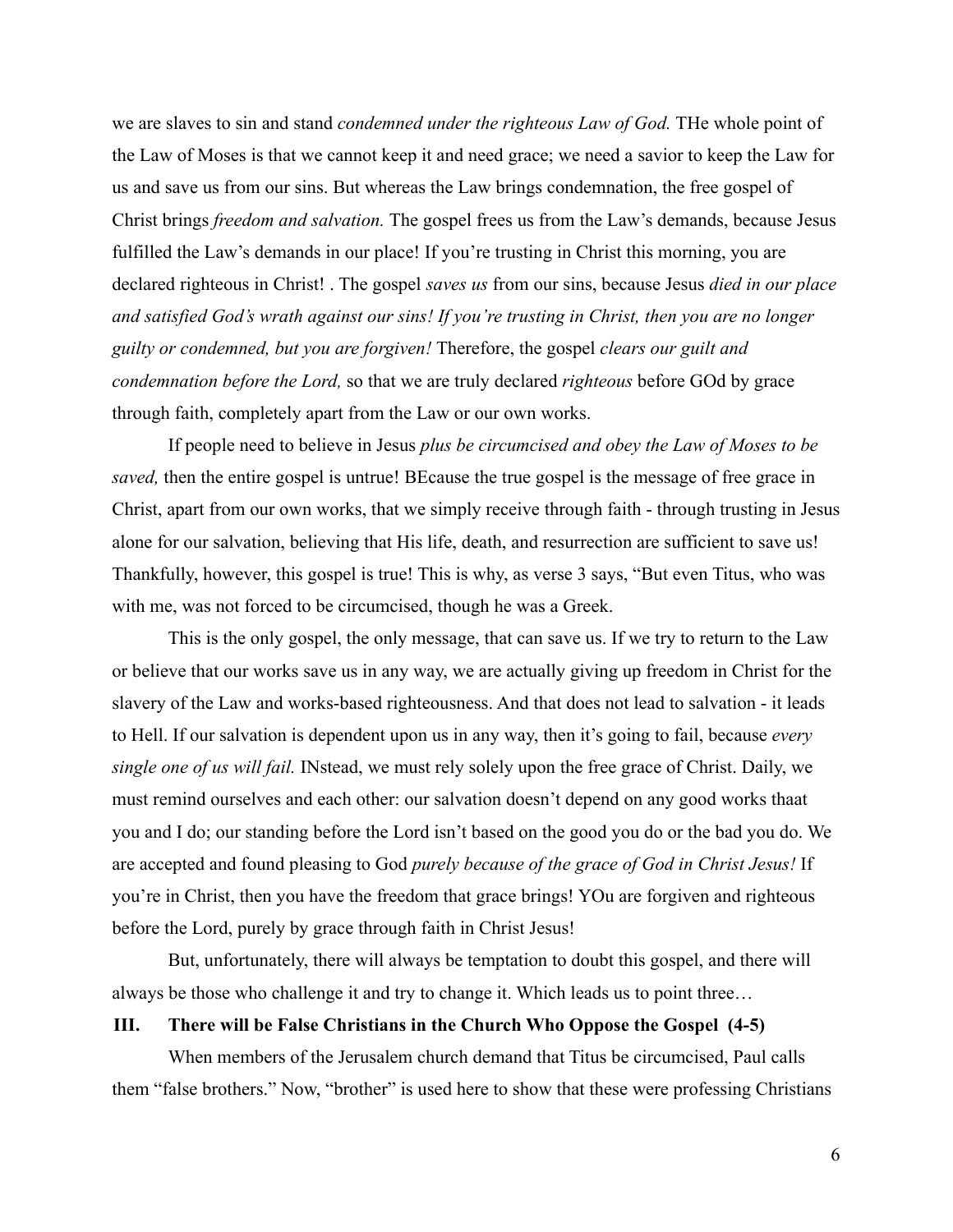and members of the church in Jerusalem. THese were Jews who heard the gospel and professed faith in Christ. They were baptized; they were added to the numbers of the church in Jerusalem. THey considered themselves Christians. Other Christians around them - even the elders of the church, even the apostles for a time - would have also considered them Christians. But Paul calls them "false brothers" in verse 4. They are "false brothers," not Christians at all, who profess faith and joined the church, but really they "slipped in," as though they were spies in disguise, claiming to be Christians but were really *in cognito.*

And this didn't just mean that these false Christians were in spiritual danger and on their way to Hell - it was also a danger and snare to others, as they tried to convince others to embrace legalism instead of the free grace of the gospel. So, in verse 5, Paul *resisted them* and "did not yield to them even for a moment." And he says he did so :so that the truth of the gospel might be preserved for you." That is, so that the Gentile believers would not be led astray into legalism, but would cling to the true gospel, so that they would be saved!

Just as these false brothers were found in the church of Jerusalem, and in the Galatian churches, so we are warned that there will be false Christians in our churches today as well. This could happen even at Bread of Life. THere will be those who claim to be Christians and join our church, but are not truly believers. They might profess faith in Christ, but secretly they don't truly believe the right gospel of Christ, and deny the Word of God. There are many ways that someone could claim to be a Christian but not truly believe the only true gospel. And when they do so, they have a false hope for themselves, and they pose a serious danger to our church and other believers, since they could very easily lead others astray with them. Therefore, we must not be fooled, but must expect this to happen and be on the lookout for it. This is why it's so important that we constantly make sure we proclaim the gospel, to ourselves and each other, and never assume it. THis is why we must guard our statement of faith and all teaching ministries in the church. This is why we have things like member classes and interviews, taking such great care in trying to make sure every member of the church truly understands and believes the gospel - because that's the only way we can be saved! And when someone proves to deny and challenge the gospel and does not repent, we must have the same approach as Paul: we must not yield for a moment, but must call them to repent and believe; and if they do not, then we must exercise church discipline, out of a love for that false brother, hoping they will turn and believe, and out of love for our fellow church members, so that no one will be led astray. We must guard the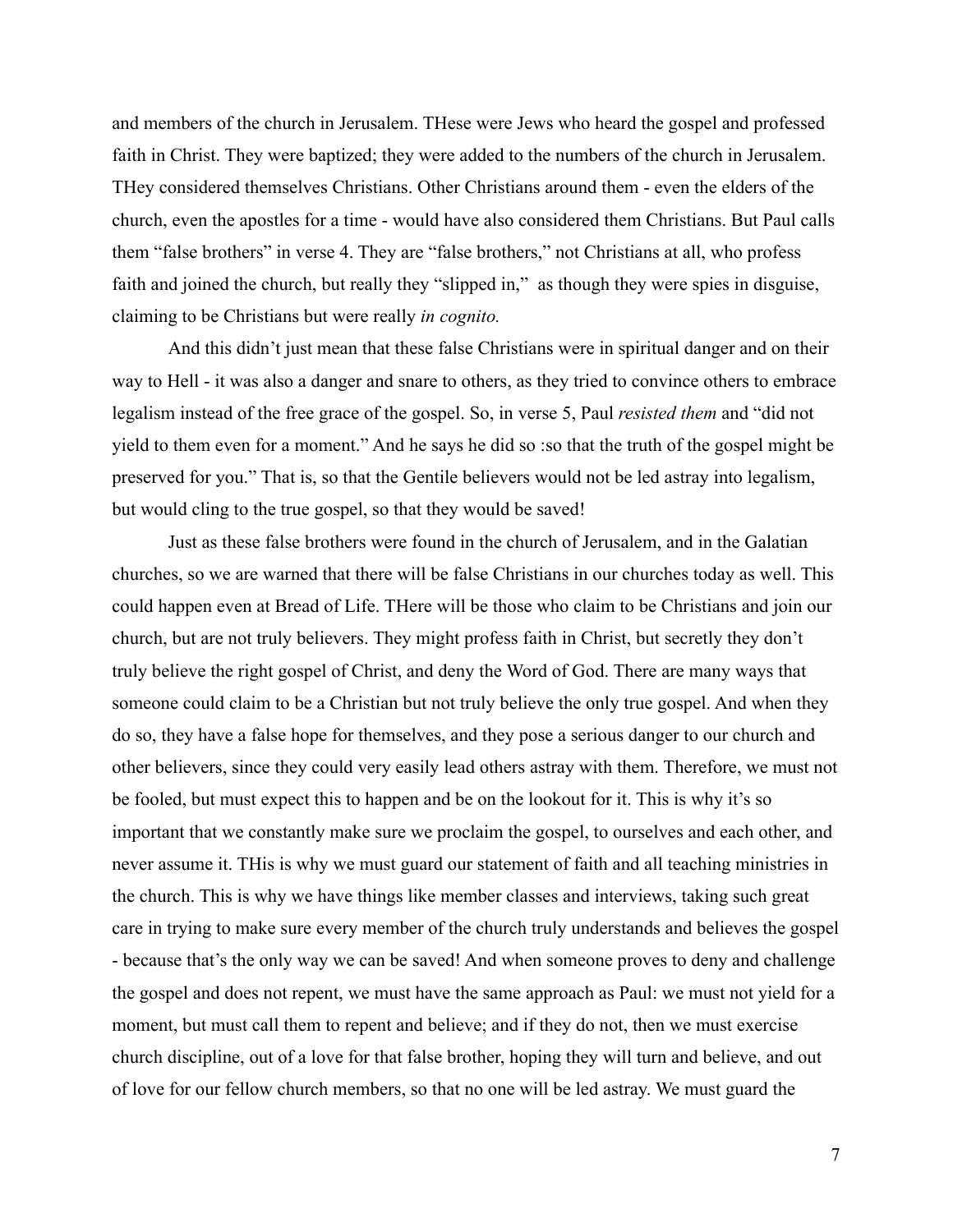gospel and guard each other in our church, for we labor to the end that everyone here will truly believe in the good news of Christ and be saved!

And we don't just labor alone, but share this labor for the gospel with all true Christians and churches. Therefore, it's important that we…

# **IV. We Must Support Fellow Christians and Churches in the Work of the Gospel (Gal. 2:9-10)**

We see this in two ways in the text. First, we see the Jursalem church leaders *affirming and supporting* Paul and Barnabas's ministry to the Gentiles. We read in verse 9: "And when James and Cephas and John, who seemed to be pillars, perceived the grace that was given to me, they gave the right hand of fellowship to Barnabas and me, that we should go the the Gentiles and they to the circumcised." Seeing that both different groups believed and preached the *same gospel of Christ,* despite some differences of what their contexts and churches looked like (one all Jewish, the other mixed with Gentiles), they affirmed each other's ministries and churches as preaching the same gospel and laboring in the same work: to see the gospel go forth, that many people, from all nations, would repent, believe, and be saved! They were working together in the same gospel ministry, fulfilling Christ's command to make disciples of all nations together, just in different contexts and places.

And secondly, we see this idea continued into v.9: "Only, they asked us to remember the poor, the very thing I was eager to do." Now, this verse is a little harder. It seems a little out of place and irrelevant at first, doesn't it? So we have to ask: how does this fit in to the rest of the paragraph? And I think it makes sense when we realize that "the poor" here is most likely a reference to the poor, needy Christians in Judea. After all, the context for Paul's visit was to bring a financial contribution to the churches in Judea, sinc ea famine was coming, and these Jewish Christians were already struggling economically and undergoing persecution for their work of the gospel in Israel. Therefore, I think they're asking Paul and the Gentile churches to *continue* to support the Judean Christians and churches, supporting one another as they labor in the same gospel ministry, just in different areas and with different challenges. And, indeed, the rest of the book of Acts shows us that this is exactly what Paul continued to do; he led the Gentile church plants to take up a contribution and send money to continue to help out the Jerusalem church later on, as they suffered persecution and difficulties.